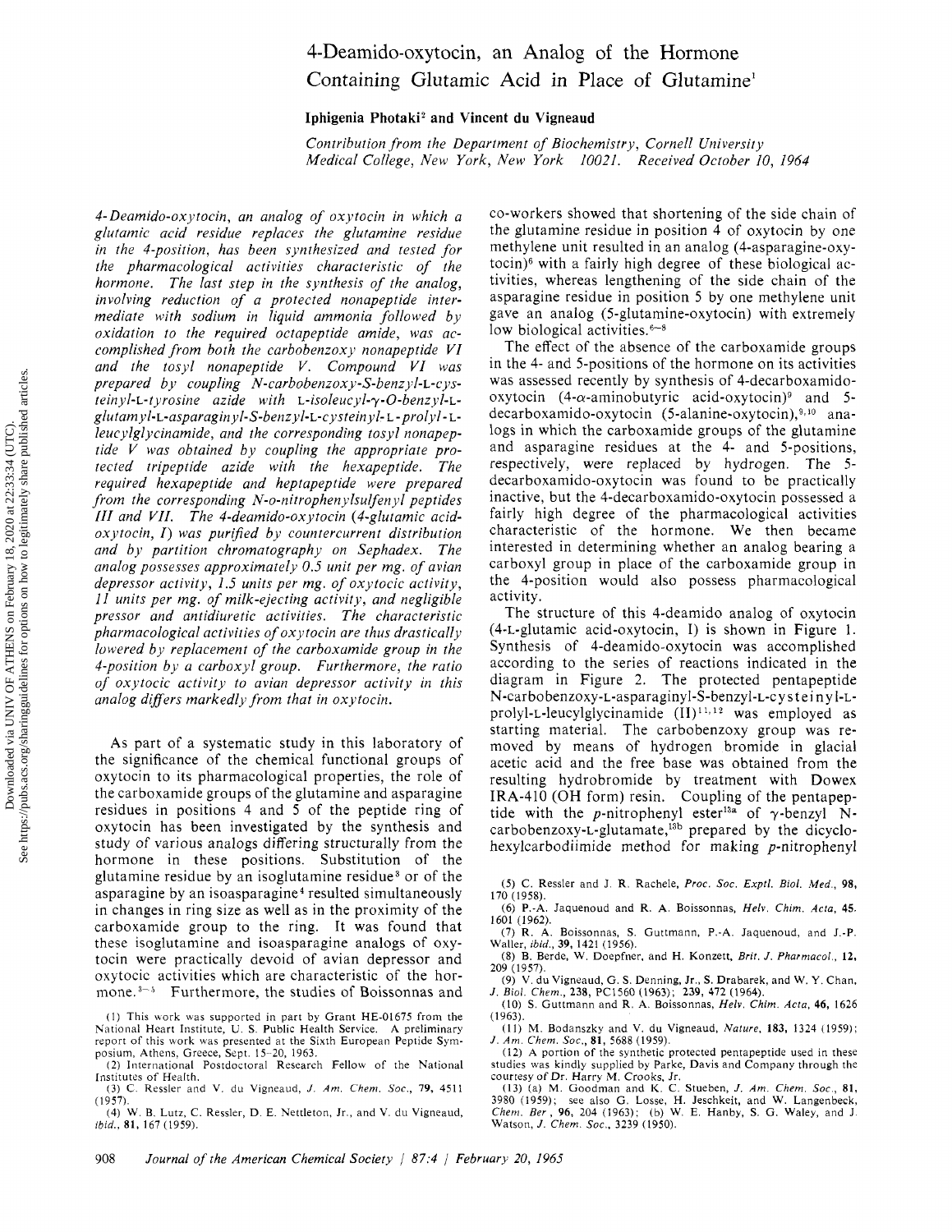esters,  $11, 14$  led to N-carbobenzoxy- $\gamma$ -O-benzyl-L-glutamyl-L-asparaginyl-S-benzyl-L-cysteinyl-L-prolyl-Lleucylglycinamide. However, difficulty was encountered in an attempt to prepare the free hexapeptide by use of the procedure already described for preparation of the pentapeptide, since some cleavage of the  $\gamma$ benzyl ester group, as well as other side reactions, appeared to be occurring at the same time. The synthesis of the hexapeptide was accomplished by use of another N-terminal protecting group, the o-nitrophenylsulfenyl group recently introduced by Zervas, et  $al$ .<sup>15,16</sup> The removal of this group takes place under extremely mild conditions with 2-3 equiv. of hydrogen chloride in methanol or nonpolar solvents at room temperature within a few minutes.<sup>15</sup> Crystalline protected hexapeptide III was prepared by coupling L-asparaginyl-Sbenzyl-L-cysteinyl-L-prolyl-L-leucylglycinamide  $\gamma$ -benzyl N-o-nitrophenylsulfenyl-L-glutamate<sup>15</sup> by the mixed anhydride<sup>17</sup> or the carbodiimide method<sup>18</sup> and also by coupling the pentapeptide with the p-nitrophenyl ester of  $\gamma$ -benzyl N-o-nitrophenylsulfenyl-Lglutamate. The protecting group was removed with hydrogen chloride in methanol and the resulting hexapeptide hydrochloride IV was converted to the free hexapeptide by treatment with IRA-410 resin (OH form).

The peptide chain was lengthened from <sup>6</sup> to <sup>9</sup> amino acid residues by coupling <sup>a</sup> protected tripeptide with the hexapeptide by the azide method which avoids racemization.19 N-Tosyl-S-benzyl-L-cysteinyl-L-tyrosyl-L-isoleucine hydrazide<sup>20</sup> was converted to the corresponding azide<sup>21</sup> and coupled with the free hexapeptide to obtain the N-tosyl nonapeptide V. The corresponding N-carbobenzoxy nonapeptide VI was prepared by coupling N-carbobenzoxy-S-benzyl-L-cysteinyl-L-tyrosine azide with L-isoleucyl- $\gamma$ -O-benzyl-L-glutamyl-Lasparaginyl-S-benzyl - l - cysteinyl - L - prolyl - l - leucylglycinamide, obtained from the hydrochloride by treatment with triethylamine. The preparation of the dipeptide azide from the corresponding hydrazide<sup>22</sup> was accomplished according to the modified procedure described by Honzl and Rudinger in <sup>a</sup> one-phase system.23 The heptapeptide hydrochloride was obtained from N-o-nitrophenylsulfenyl-L-isoleucyl- $\gamma$ -Obenzyl-L-glutamyl-L - asparaginyl - <sup>S</sup> - benzyl - L - cysteinyl-L-prolyl-L-leucylglycinamide (VII) by removal of the N-protecting group with hydrogen chloride in methanol. Compound VII was prepared by coupling N-o-nitrophenylsulfenyl-L-isoleucine15 with the free hexapeptide

(14) D. F. Elliott and D. W. Russell, Biochem. J., 66, 49P (1957).

(15) L. Zervas, D. Borovas, and E. Gazis, J. Am. Chem. Soc., 85, 3660 (1963). (16) Appreciation is expressed to Professor L. Zervas for communi-

cating directions for use of this protecting group prior to publication and also for a gift of o-nitrophenylsulfenyl chloride,  $\gamma$ -benzyl N-o-nitrophenylsulfenyl-L-glutamate, and the p-nitrophenyl ester of the latter

compound.<br>
(17) T. Wieland and R. Sehring, Ann. Chem., 569, 122 (1950); R. A<br>
Boissonnas, Helv. Chim. Acta, 34, 874 (1951); J. R. Vaughan and<br>
R. L. Osato, J. Am. Chem. Soc., 73, 5553 (1951).<br>
(18) J. C. Sheehan and G. P.

3902 (1960). (20) J. Honzl and J. Rudinger, Collection Czech. Chem. Commun., 20, 1190 (1955).

(21) P. G. Katsoyannis and V. du Vigneaud, J. Biol. Chem., 233, 1352 (1958).

(23) J. Honzl and J. Rudinger, Collection Czech. Chem. Commun., 26, 2333 (1961).



Figure 1. Structure of 4-deamido-oxytocin (I) with numbers indicating the position of the individual amino acid residues.

by the dicyclohexylcarbodiimide method. A somewhat less pure preparation of the N-carbobenzoxy nonapeptide VI was obtained by coupling N-carbobenzoxy-Sbenzyl-L-cysteinyl-L-tyrosyl-L-isoleucine azide24 with the hexapeptide.

Jaquenoud and Boissonnas have used the  $p$ -nitrophenyl ester of N-tosyl-S-benzyl-L-cysteinyl-L-tyrosyl- $L$ -isoleucine in a coupling reaction with a hexapeptide.<sup>25</sup> The corresponding N-carbobenzoxy tripeptide  $p$ -nitrophenyl ester has been prepared in this laboratory by Ferraro according to the procedure used for the tosyl tripeptide. This nitrophenyl ester was coupled with the free hexapeptide in the hope of obtaining the protected nonapeptide VI. However, when the coupling product was subjected to amino acid analysis after hydrolysis with 6 N HCl it was found that  $25\%$  of the isoleucine was present as alloisoleucine. Hydrolysis of the starting carbobenzoxy tripeptide  $p$ -nitrophenyl ester led to only traces of alloisoleucine. It is assumed that during the coupling process racemization of the  $\alpha$ -carbon atom of L-isoleucine led to formation of D-alloisoleucine. Recently Nesvadba, Honzl, and Rudinger<sup>26</sup> reported a similar case of racemization during the synthesis of 3-alloisoleucine-oxytocin. When they coupled N-tosyl-S-benzyl-L-cysteinyl-L-tyrosyl-L-alloisoleucine with L-glutaminyl-L-asparaginyl-S-benzyl-L-cysteinyl-L-prolyl-L-leucylglycinamide by the carbodiimide method and converted the product to the oxytocin analog they found that  $30\%$  of the alloisoleucine was present as isoleucine.

4-Deamido-oxytocin (I) was obtained by removal of the protecting groups from the protected nonapeptides with sodium in liquid ammonia according to the method of Sifferd and du Vigneaud as used in the synthesis of oxytocin, $27$  and by oxidation of the reduced material at pH 6.5-6.8 by aeration followed by addition of potassium ferricyanide solution  $(0.02 \ N)$ .<sup>28</sup> The oxidized solutions were concentrated to <sup>a</sup> volume of approximately <sup>50</sup> ml. and subjected to countercurrent distribution.29 The 4-deamido-oxytocin was fur-

(24) R. A. Boissonnas, S. Guttmann, P.-A. Jaquenoud, and J.-P. Waller, Helv. Chim. Acta, 38, 1491 (1955).

(25) P.-A. Jaquenoud and R. A. Boissonnas, ibid., 45, 1462 (1962). (26) H. Nesvadba, J. Honzl, and J. Rudinger, Collection Czech. Chem. Commun., 28, 1691 (1963).

(27) R. H. Sifferd and V. du Vigneaud, /. Biol. Chem., 108, 753 (1935); V. du Vigneaud, C. Ressler, J. M. Swan, C. W. Roberts, and P. G. Katsoyannis, /. Am. Chem. Soc., 76, 3115 (1954).

(28) V. du Vigneaud, G. Winestock, V. V. S. Murti, D. B. Hope,

and R. D. Kimbrough, Jr., J. Biol. Chem., 235, PC64 (1960); D. B.<br>Hope, V. V. S. Murti, and V. du Vigneaud, ibid., 237, 1563 (1962).<br>(29) L. C. Craig, W. Hausmann, E. H. Ahrens, Jr., and E. J. Harfenist, Anal. Chem., 23, 1236 (1951).

<sup>(22)</sup> C. W. Roberts, /. Am. Chem. Soc., 76, 6203 (1954).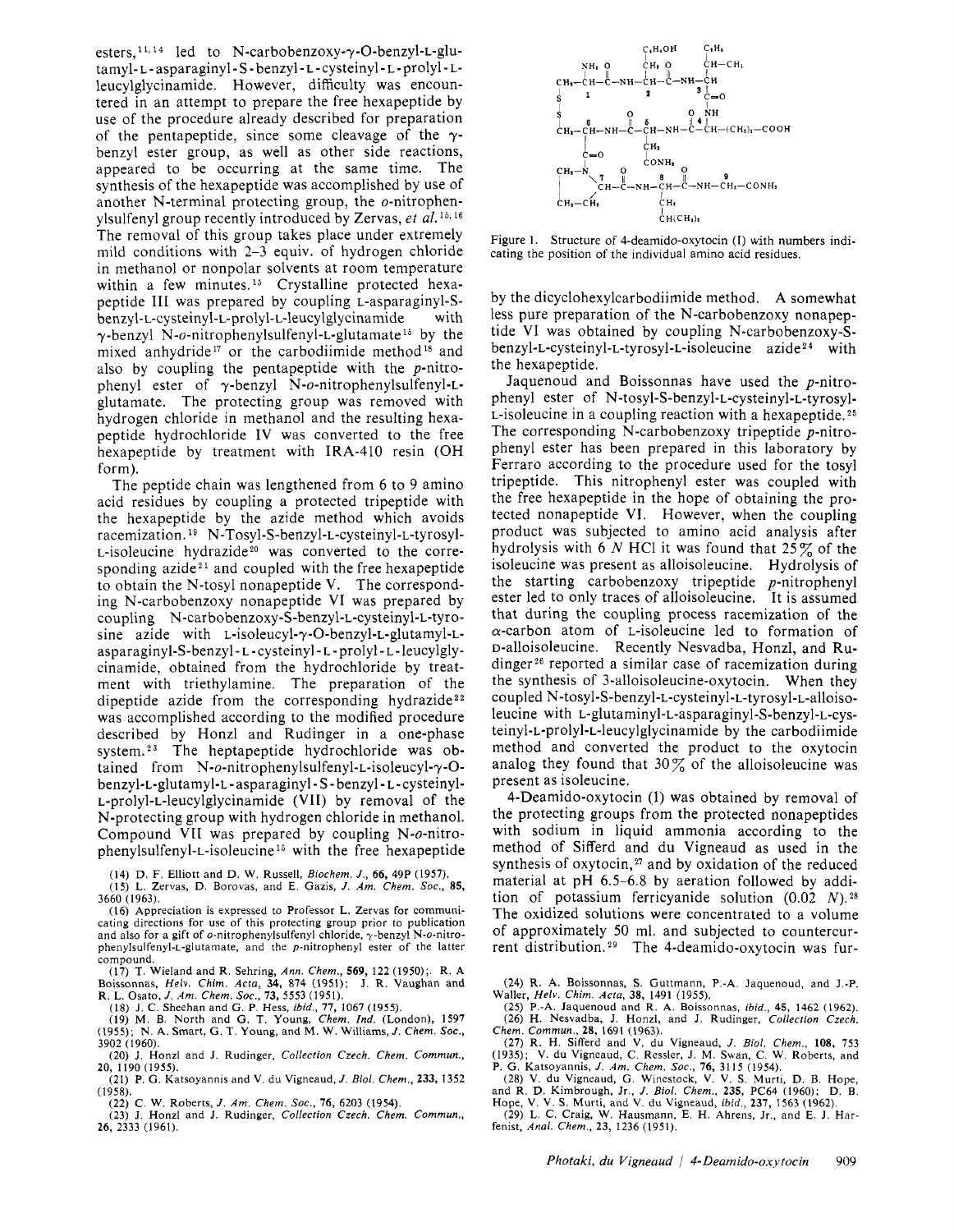

Figure 2. Series of reactions for synthesis of 4-deamido-oxytocin.

ther purified by partition chromatography on Sephadex according to the procedure of Yamashiro.<sup>30</sup> Chromatograms of deamido-oxytocin derived from either the carbobenzoxy nonapeptide or the tosyl nonapeptide showed only one main peak containing the analog and very small amounts of impurities were indicated.

During the purification of the 4-deamido-oxytocin by both countercurrent distribution and partition chromatography on Sephadex, no peak in the position characteristic of oxytocin was observed. The purity and homogeneity of the analog were established by elemental analysis, amino acid analysis, paper chromatography, and paper electrophoresis. Furthermore, <sup>a</sup> titration curve revealed the presence of the expected one carboxyl, one amino, and one phenolic hydroxyl group.

4-Deamido-oxytocin possesses an avian depressor activity<sup>31</sup> of approximately 0.5 unit per mg. and an oxytocic activity<sup>32</sup> of approximately 1.5 units per mg. Two purified samples, one from the carbobenzoxy nonapeptide and the other from the tosyl nonapeptide, exhibited the same activities. The 4-deamido-oxytocin

(32) P. Holton, Brit, J. Pharmacol,, 3, 328 (1948); R. A. Munsick, Endocrinology, 66, 451 (1960).

also possesses a milk-ejecting activity<sup>33</sup> of approximately 11 units per mg. and negligible pressor $34$  and antidiuretic<sup>35</sup> activities. The difference between the ratio of oxytocic to avian depressor activity in this analog  $(3:1)$  and that in oxytocin  $(1:1)^{36}$  provides further evidence that the activities observed for the deamido analog are inherent activities and not due to contamination with oxytocin.

## Experimental<sup>37</sup>

y-Benzyl N-Carbobenzoxy-L-glutamate p-Nitro-<br>phenyl Ester. y-Benzyl N-carbobenzoxy-L-glutam- $\gamma$ -Benzyl N-carbobenzoxy-L-glutam-

(33) B. A. Cross and G. W. Harris, J. *Endocrinol.*, 8, 148 (1952);<br>H. B. van Dyke, K. Adamsons, Jr., and S. L. Engel, *Recent Progr*.

Hormone Res., 11, 1 (1955).<br>(34) "The Pharmacopeia of the United States of America," 16th

Revision, Mack Printing Co., Easton, Pa., 1960, p. 793.<br>(35) W. A. Jeffers, M. M. Livezey, and J. H. Austin, *Proc. Soc.*<br>Exptl. Biol. Med., 50, 184 (1942); W. H. Sawyer, Endocrinology, 63, 694 (1958).

(36) W. Y. Chan and V. du Vigneaud, ibid., 71, 977 (1962).

(37) Capillary melting points were determined for all compounds and are corrected. Paper chromatography was performed on Whatman No. <sup>1</sup> paper in butanol-acetic acid-water (4:1:5, descending), and ninhydrin and platinum reagent [G. Toennies and J. J. Kolb, Anal. Chem., 23, 823 (1951)] were used for development. Paper electro-phoresis was carried out at 4° for <sup>18</sup> hr. in pyridine acetate buffer of pH 5.6 at 300 v. on Whatman No. <sup>1</sup> paper or for 1.5 hr. in pyridine acetate buffer of pH <sup>4</sup> at 800 v. on Whatman No. <sup>3</sup> MM paper, and brom phenol blue-mercuric chloride reagent [E. L. Durrum, J. Am. Chem. Soc., 72, 2943 (1950)] was used for development.

<sup>(30)</sup> D. Yamashiro, Nature, 201, 76 (1964).

<sup>(31)</sup> R. A. Munsick, W. H. Sawyer, and H. B. Van Dyke, Endocrinology, 66, 860 (1960).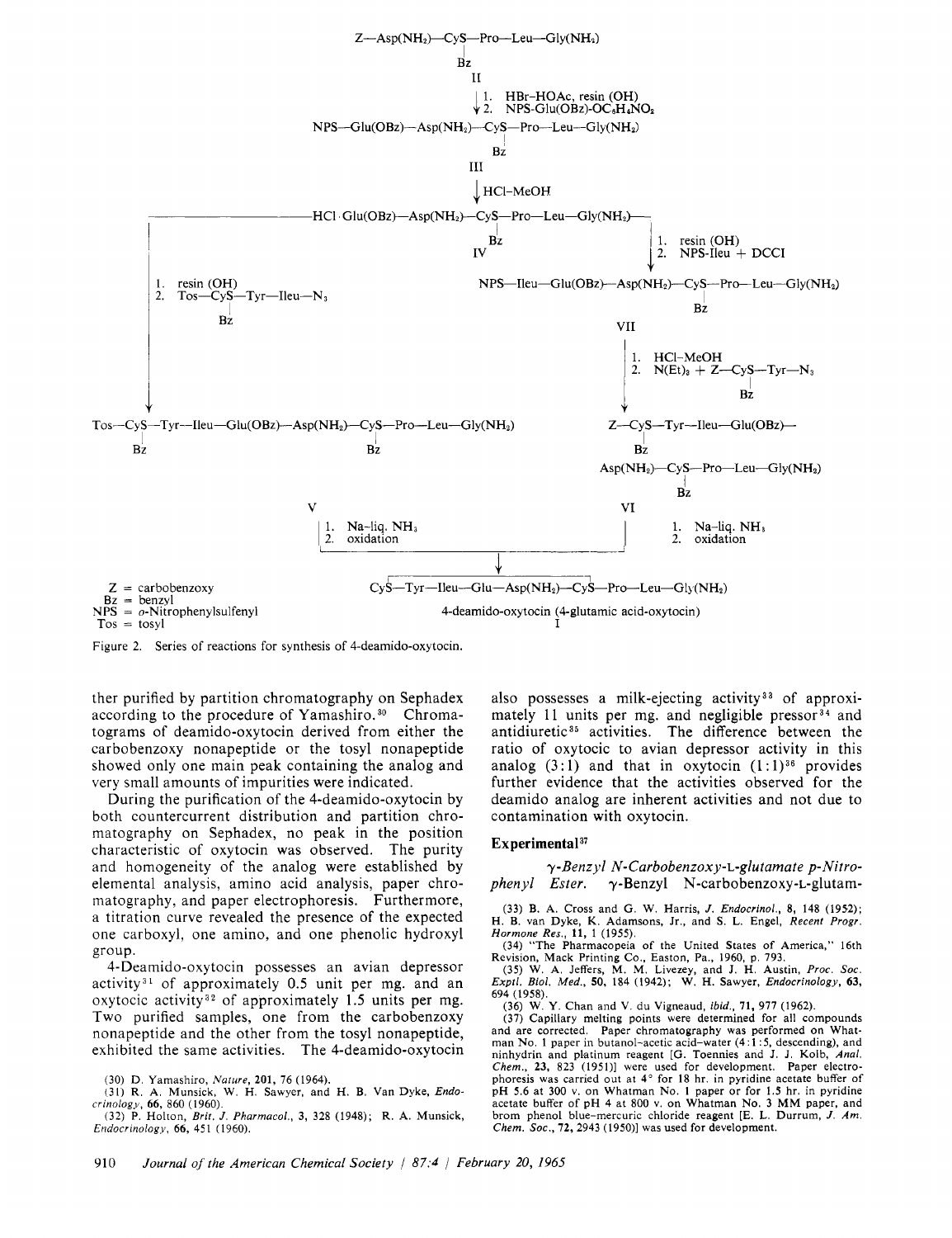ate13b (3.7 g.) was dissolved in <sup>25</sup> ml. of ethyl acetate.  $p$ -Nitrophenol (1.7 g.) was added and the solution was cooled to 0° before addition of 2.1 g. of dicyclohexylcarbodiimide. The mixture was allowed to stand for 30 min. at 0° and then for <sup>2</sup> hr. at room temperature. The  $N, N'$ -dicyclohexylurea was filtered off and washed with ethyl acetate, and the filtrate was concentrated to dryness in vacuo. The residue was crystallized from 20 ml. of 95 $\%$  ethanol, giving 3.5 g., m.p. 111-111.5°,  $[\alpha]^{19}D -19.5^{\circ}$  (c 3.2, ethyl acetate); lit.<sup>13a</sup> m.p. 111°,  $[\alpha]^{25}D - 20.4$ ° (c 3.2, ethyl acetate).

N-Carbobenzoxy-y-O-benzyl-L - glutamyl - L - asparaginyl-S-benzyl-L-cysteinyl-L-prolyl-L-leucylglycinamide. N-Carbobenzoxy-L - asparaginyl- <sup>S</sup> -benzyl- L-cysteinyl-Lprolyl-L-leucylglycinamide (II, 5.4 g.) was dissolved in <sup>19</sup> ml. of anhydrous acetic acid and treated with <sup>19</sup> ml. of hydrogen bromide in glacial acetic acid  $(33\%$ w./w.). After <sup>2</sup> hr. at room temperature the solution was poured onto <sup>140</sup> ml. of cold, dry ether. The supernatant liquor was decanted and the hydrobromide was washed twice with 140-ml. portions of cold ether, each washing being followed by decantation. It was then filtered off, washed with ether, and dried in vacuo over sodium hydroxide and calcium chloride. The hydrobromide was dissolved in <sup>100</sup> ml. of methanol and passed through <sup>a</sup> column of Dowex IRA-410 (OH form) ion-exchange resin. The column was washed twice with 30-ml. portions of methanol. The eluate and washings were combined and evaporated in vacuo to <sup>a</sup> white solid which was dried for 2 hr. under high vacuum over phosphorus pentoxide. The free pentapeptide was dissolved in 19 ml. of dimethyl-<br>formamide.  $\gamma$ -benzyl N-carbobenzoxy-L-glutamate  $\gamma$ -benzyl N-carbobenzoxy-L-glutamate  $p$ -nitrophenyl ester (4 g.) was added, and the solution was allowed to stand at room temperature overnight. Ethyl acetate (180 ml.) was added slowly under stirring and after <sup>3</sup> hr. at room temperature the precipitate was filtered off, washed with ethyl acetate and ethanol, and dried in vacuo over phosphorus pentoxide giving 6.3 g., m.p. 221-222° dec. After trituration with ethyl acetate, 6.2 g. of the protected heptapeptide was recovered, m.p. 222-223° dec.,  $[\alpha]^{19}D - 48.5^{\circ}$  (c 1, dimethylformamide).

For analysis <sup>a</sup> sample (0.5 g.) was purified by precipitation from  $80\%$  ethanol, giving 0.42 g., m.p. 222–223° dec.,  $[\alpha]^{19}D - 49.1^\circ$  (c 1, dimethylformamide). Anal. Calcd. for  $C_{47}H_{60}N_8O_{11}S$ : C, 59.7; H, 6.39; N, 11.9. Found: C, 59.8; H, 6.51; N, 11.9.

N-o-Nitrophenylsulfenyl-y-O-benzyl-L-glutamyl- <sup>L</sup> - asparaginyl-S-benzyl-L-cysteinyl-L-prolyl-L-leucylglycinamide (III). A. By Mixed Anhydride Method.  $\gamma$ -Benzyl N-*o*-nitrophenylsulfenyl-L-glutamate, prepared from 1.5 g. of its dicyclohexylammonium salt,  $15$ was dissolved in <sup>20</sup> ml. of dimethylformamide and cooled to  $-20^{\circ}$ . Triethylamine (0.38 ml.), peroxidefree tetrahydrofuran (15 ml.), and isobutyl chloroformate (0.34 ml.) were added and the mixture was allowed to stand at  $-5^{\circ}$  for 15 min. The solution was cooled to — 20° and added to L-asparaginyl-S-benzyl-L-cysteinyl-L-prolyl-L-leucylglycinamide prepared from the corresponding N-carbobenzoxy pentapeptide (II, 1.8 g.) as described in the preceding section. The solid was dissolved with stirring and the solution was allowed to warm to room temperature and stand for <sup>2</sup> hr. It was poured onto <sup>100</sup> ml. of cold water under stirring.

The crude product (2 g.) was recrystallized from <sup>30</sup> ml. of  $80\%$  methanol, giving 1.5 g., m.p. 182-184°. After <sup>a</sup> second recrystallization the melting point was 185-187°,  $[\alpha]^{17}D -50.8$ ° (c 1, dimethylformamide). This substance was obtained in two crystalline forms  $(see C).$ 

Anal. Calcd. for  $C_{45}H_{57}N_9O_{11}S_2$ : C, 56.1; H, 5.96; N, 13.1. Found: C, 56.1; H, 5.91; N, 12.9.

B. By Carbodiimide Method.  $\gamma$ -Benzyl N-o-nitrophenylsulfenyl-L-glutamate, prepared from 1.6 g. of its dicyclohexylammonium salt,16 was dissolved in <sup>5</sup> ml. of dimethylformamide, cooled to  $-10^{\circ}$ , and added to a precooled solution (5 ml.) of free pentapeptide prepared from 1.8 g. of II. Dicyclohexylcarbodiimide (0.55 g.) was added and the mixture was allowed to stand at — 15° overnight and at room temperature for 1.5 hr. The N,N'-dicyclohexylurea was filtered off and washed with cold dimethylformamide. A few drops of acetic acid and 150 ml. of water were added to the filtrate slowly under cooling and stirring. The product was filtered off, dried, and triturated with 40 ml. of ethanol giving 1.6 g. After recrystallization from <sup>36</sup> ml. of 80% methanol, 1.5 g. of protected hexapeptide, m.p. 185-187°,  $[\alpha]^{17}D -50.0^{\circ}$  (c 1, dimethylformamide), was obtained.

C. By Nitrophenyl Ester Method. L-Asparaginyl-<br>benzyl-1-cysteinyl-1-prolyl-1-leucylelycinamide ob- $S$ -benzyl-L-cysteinyl-L-prolyl-L-leucylglycinamide tained from 3.6 g. of II was dissolved in <sup>15</sup> ml. of dimethylformamide and  $\gamma$ -benzyl N- $o$ -nitrophenylsulfenyl-L-glutamate  $p$ -nitrophenyl ester (2.7 g.) was added. The yellow solution was allowed to stand at room temperature overnight. Ethyl acetate (120 ml.) was added and after <sup>4</sup> hr. the precipitate was filtered off, washed with ethyl acetate, dried, triturated with ethanol (30 ml.), separated, and dried in vacuo giving 4.2 g., m.p. 189°. When this product was treated with boiling  $80\%$  methanol and the suspension was cooled, 3.9 g. of crystalline substance, m.p. 201-202°, was obtained. After recrystallization from methanol containing <sup>a</sup> few drops of water, the protected hexapeptide melted at 201-203°,  $[\alpha]^{17}D - 50.9$ ° (c 1, dimethylformamide).

Anal. Found: C, 55.8; H, 6.07; N, 13.0; S, 6.64 (Caled. 6.65).

This higher melting form of the protected hexapeptide is less soluble in methanol than the form, m.p. 185-187°, described in the preceding sections. The two forms can be interconverted by crystallizing each form from  $80\%$  methanol and seeding with the other form. In <sup>a</sup> subsequent preparation of the protected hexapeptide by the  $p$ -nitrophenyl ester method, the lower melting form was obtained.

y-O-Benzyl-L-glutamyl-L-asparaginyl-S-benzyl-L-cysteinyl-L-prolyl-L-leucylglycinamide Hydrochloride (IV). The protected hexapeptide (III, 5.3 g.) was ground to <sup>a</sup> fine powder and suspended in 90 ml. of methanol before addition of 16 ml. of methanolic hydrogen chloride (approximately 1.2 N) with stirring. After <sup>5</sup> min. the solution was evaporated to half-volume in vacuo at 30-35° and peroxide-free ether was added. The ether was decanted and the residue was dissolved in <sup>30</sup> ml. of methanol and reprecipitated with ether. This procedure was repeated twice. After being allowed to stand in the refrigerator overnight, the hydrochloride was filtered off, washed with ether, and dried, giving 4.2 g. The hydrochloride was again dissolved in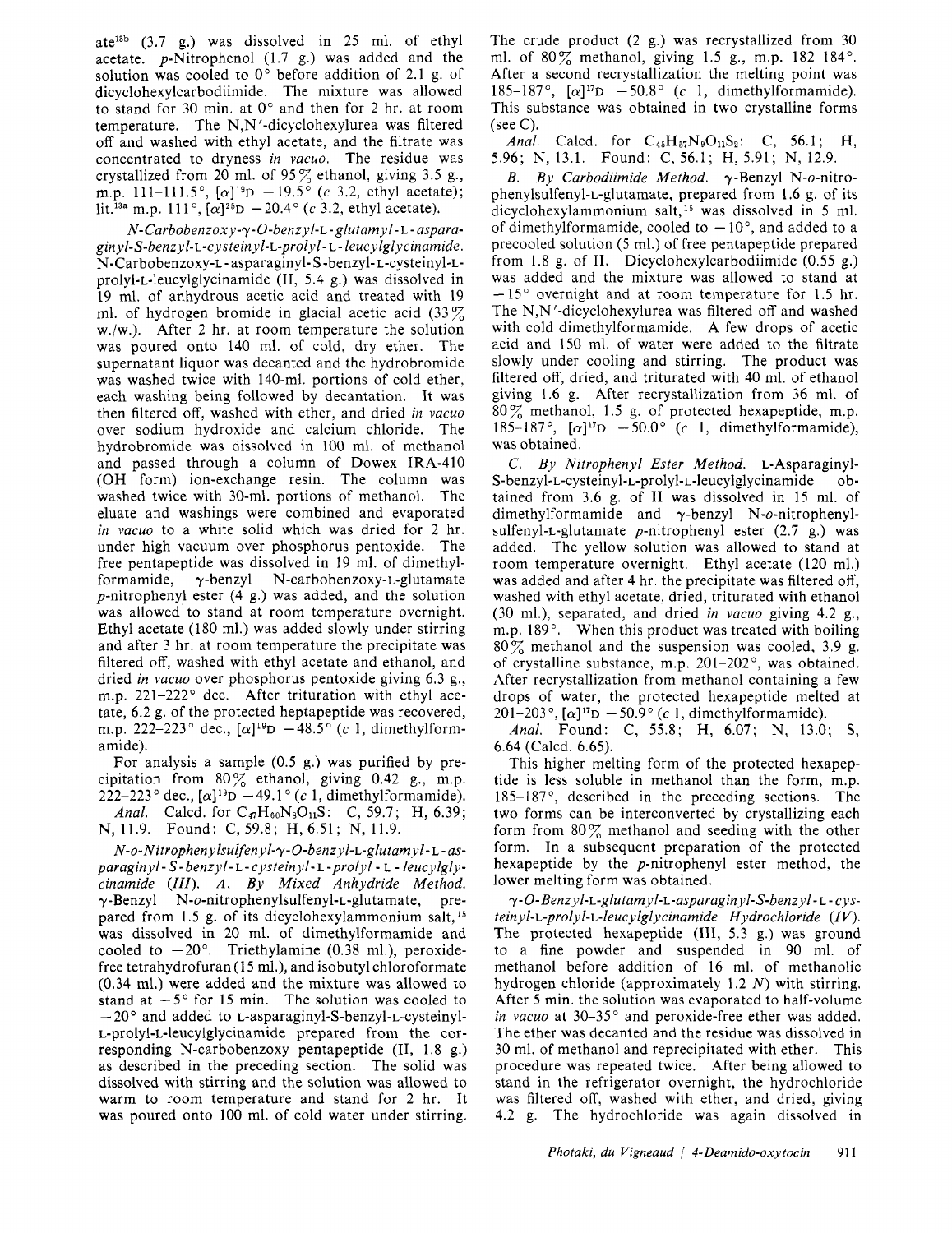methanol and reprecipitated with ether;  $[\alpha]^{20}D -68.9^{\circ}$ (c 1, methanol). On paper electrophoresis in pyridine acetate buffer at pH <sup>4</sup> the compound appeared as <sup>a</sup> single band.

Anal. Calcd. for  $C_{39}H_{54}N_8O_9S \cdot HCl$ : C, 55.3; H, 6.54; N, 13.2; Cl, 4.18. Found: C, 54.8; H, 6.65; N, 13.3; Cl, 4.38.

N-o-Nitropheny Isulfenyl-L-isoleucyl-y-O-benzyl-L-glutamyl- l - asparaginyl - S - benzyl - l - cysteinyl - L - prolyl-lleucylglycinamide  $(VII)$ . Compound IV  $(2.3 \text{ g.})$  was dissolved in <sup>30</sup> ml. of methanol and passed through <sup>a</sup> column of Dowex IRA-410 (OH form) resin. The column was washed twice with 10 ml. of methanol. The eluate and washings were combined and evaporated to dryness in vacuo at  $30-35^\circ$  and the residue was dissolved in <sup>10</sup> ml. of dimethylformamide and precipitated by the slow addition of <sup>100</sup> ml. of ether. After being allowed to stand for several hours first at room temperature and then in the refrigerator the free hexapeptide was filtered off and washed with ether; wt. <sup>2</sup> g. For purification the compound was again precipitated from dimethylformamide with ether. Amino acid analysis of an hydrolysate of the hexapeptide by the method of Spackman, Stein, and Moore<sup>38</sup> showed the expected amino acids to be present in molar ratios to each other of approximately 1:1 and ammonia to occur in <sup>a</sup> molar ratio to any one amino acid of 1.8:1. N-o-Nitrophenylsulfenyl-L-isoleucine, prepared from 0.77 g. of its dicyclohexylammonium salt,  $15$ was dissolved in 5 ml. of dimethylformamide and added to  $1.2$  g, of the hexapeptide. The solution added to  $1.2$  g. of the hexapeptide. was cooled to  $-20^{\circ}$  and 0.33 g, of dicyclohexylcarbodiimide was added. The mixture was allowed to stand at room temperature overnight and the N,N'-dicyclohexylurea was separated by filtration. Cold water (100 ml.) was slowly added to the filtrate under stirring. The precipitate was filtered off, dried in vacuo, and triturated for <sup>5</sup> min. with <sup>20</sup> ml. of boiling methanol containing <sup>a</sup> few drops of water. After being cooled the product was filtered off and washed on the filter with methanol and then with ether. After repetition of the trituration, 0.9 g. of protected heptapeptide, m.p. 219-221°,  $[\alpha]^{19}D - 68.7$ ° (c 1, dimethylformamide), was obtained.

Anal. Calcd. for  $C_{51}H_{68}N_{10}O_{12}S_2$ : C, 56.9; H, 6.36; N, 13.0. Found: C, 56.7; H, 6.48; N, 13.0.

N- Carbobenzoxy - S - benzyl - L - cysteinyl - L - tyrosyl - L isoleucyl- $\gamma$ -O-benzyl - L - glutamyl - L - asparaginyl - S - ben $zyl$ -L-cysteinyl-L-prolyl-L-leucylglycinamide  $(VI)$ . The protected heptapeptide (VII, 0.8 g.) was finely ground and suspended in <sup>8</sup> ml. of methanol. Methanolic hydrogen chloride (approximately 1.2 N, <sup>2</sup> ml.) was added under stirring. The solid dissolved within <sup>3</sup> min. and the solution was immediately added to <sup>70</sup> ml. of dry, peroxide-free ether. The hydrochloride precipitated as <sup>a</sup> voluminous, gelatinous mass, which was immediately filtered off and washed with ether giving 0.48 g., m.p. 238° dec. On paper electrophoresis in pyridine acetate buffer, pH 4, the compound moved as <sup>a</sup> single band toward the cathode. Amino acid analysis<sup>38</sup> of an hydrolysate of the heptapeptide showed the expected amino acids to be present in molar ratios to each other of approximately 1:1

(38) D. H. Spackman, W. H. Stein, and S, Moore 4nal, Chem., 30, 1190 (1958).

and ammonia to occur in <sup>a</sup> molar ratio to any one amino acid of 2.2:1.

N-Carbobenzoxy-S-benzyl-L-cysteinyl-L-tyrosine hydrazide  $(0.21 \text{ g.})$  was dissolved in 2.5 ml. of 4.5 N hydrochloric acid in  $95\%$  tetrahydrofuran and treated at  $-20^{\circ}$  under stirring with 0.25 ml. of a cold aqueous solution of sodium nitrite (18 $\%$ ). The mixture was stirred for 10 min. at  $-20^{\circ}$ , diluted with cold ethyl acetate, washed three times with <sup>a</sup> saturated solution of sodium bicarbonate containing <sup>a</sup> small amount of sodium chloride and once with water, and dried over sodium sulfate. It was then added at  $-20^{\circ}$  to a mixture of 0.4 g. of the heptapeptide hydrochloride and 0.1 ml. of triethylamine in <sup>12</sup> ml. of dimethylformamide. The mixture was stirred at 4° for 20 hr. and then for <sup>2</sup> hr. at room temperature. Ethyl acetate (100 ml.) was added, and the mixture was cooled. The product was filtered off, washed on the filter with ethyl acetate, dried, and triturated briefly with boiling methanol, giving 0.35 g., m.p.  $232-236$ °. It was then triturated with boiling ethyl acetate, filtered off, dried, dissolved in <sup>3</sup> ml. of warm dimethylformamide, and precipitated by addition of ether. The carbobenzoxy nonapeptide melted at 235-237°,  $[\alpha]^{20}D -46.6$ ° (c 1, dimethylformamide).

Anal. Calcd. for  $C_{72}H_{91}N_{11}O_{15}S_2$ : C, 61.1; H, 6.48; N, 10.9. Found: C, 61.2; H, 6.80; N, 11.1.

N-T osyl-S- benzyl - <sup>L</sup> - cysteinyl - L - tyrosyl - L - isoleucyly-O-benzyl-L-glutamyl - l - asparaginyl - S - benzyl - l - cys $teinyl$ -L-prolyl-L-leucylglycinamide  $(V)$ . N-Tosyl-Sbenzyl-L-cysteinyl-L-tyrosyl-L-isoleucine azide<sup>21</sup> (0.4 g.) was added to a solution of 0.4 g. of  $\gamma$ -O-benzyl-Lglutamyl-L-asparaginyl-S-benzyl-L-cysteinyl- <sup>l</sup> -prolyl - lleucylglycinamide in <sup>5</sup> ml. of dimethylformamide which had been cooled to 4°. The mixture was stirred for 16 hr. at 4° and then for <sup>6</sup> hr. at room temperature. Ethyl acetate (40 ml.) was added and the mixture was left at room temperature overnight. The product was then filtered off, washed with ethyl acetate, dried, and triturated with methanol giving 0.54 g., m.p. 228-232°. The tosyl nonapeptide was dissolved in <sup>5</sup> ml. of warm dimethylformamide and precipitated by addition of <sup>30</sup> ml. of ether giving 0.4 g., m.p. 228-232°,  $[\alpha]^{28}D -27.9^{\circ}$  (c 1, dimethylformamide).

Anal. Calcd. for  $C_{71}H_{91}N_{11}O_{15}S_3$ : C, 59.4; H, 6.39; N, 10.7; S, 6.70. Found: C, 59.0; H, 6.34; N, 10.7; S, 6.63.

4-Deamido-oxytocin (4-L-Glutamic Acid-oxytocin) (I). A. From the Carbobenzoxy Nonapeptide. N-Carbobenzoxy-S- benzyl- l- cysteinyl- l- tyrosyl - <sup>L</sup> - isoleucyl-7-0-benzyl-L-glutamyl-L-asparaginyl-S-benzyl-L-cysteinyl-L-prolyl-L-leucylglycinamide (VI, 300 mg.) was dissolved in <sup>300</sup> ml. of liquid ammonia (freshly distilled from sodium) and treated at the boiling point with sodium until <sup>a</sup> faint blue color enveloped the solution. One drop of glacial acetic acid was added and the ammonia was evaporated in vacuo, the last <sup>50</sup> ml. being removed from the frozen state. The fluffy residue was dissolved in 300 ml. of  $0.1\%$  acetic acid. After adjustment of the pH to approximately 6.8 the solution was aerated with carbon dioxide-free air for 1.5 hr. and then 2 ml. of 0.02  $N$  potassium ferricyanide solution was added to ensure complete oxidation. Ferrocyanide and ferricyanide ions were removed by passing the solution down <sup>a</sup> column of AG